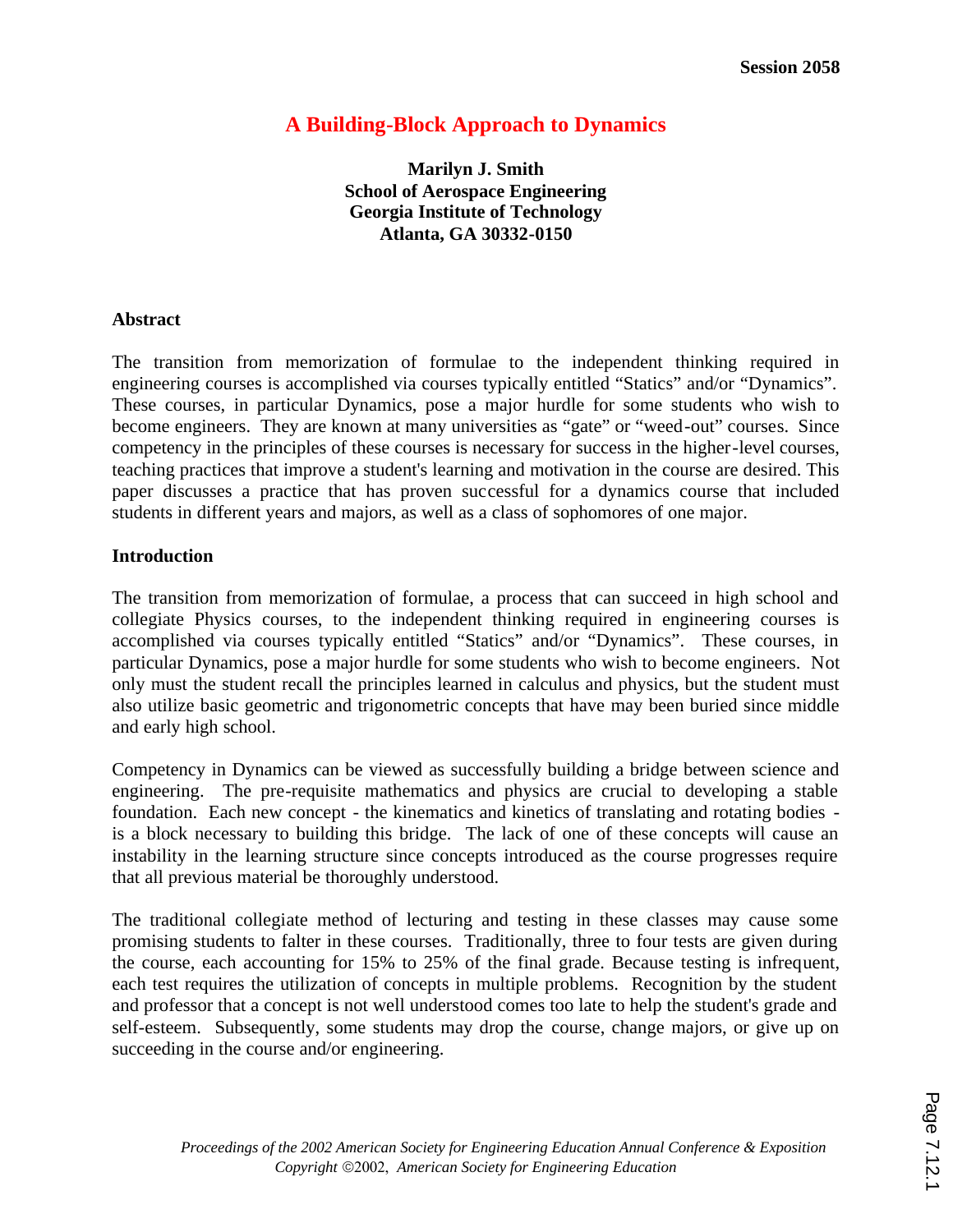## **A Description of the Course**

The Dynamics course at Georgia Tech has undergone some major changes over the past five years due to curricula changes during conversion from a quarter to a semester system. During the quarter system, students from all engineering majors - Aerospace, Mechanical, Electrical, Industrial, and Civil - chose the dynamics class that best fit their schedule. Professors from any one of these majors may have been the course instructor. Thus problems within the class tended to range the gamut of these majors, and the students ranged from sophomores to seniors, depending on their major. The material covered in this quarter course included the kinematics and kinetics of linear and rotational motion of planar bodies. This followed a pre-requisite Statics course.

During semester conversion, each engineering school independently decided how to modify the Statics and Dynamics sequence to fit their curriculum's needs. In Aerospace Engineering, the Statics and Dynamics courses were expanded to include the aspects of three-dimensional motion that had been covered previously in a flight controls course. Because of this, the courses now tend to include only sophomore Aerospace Engineering majors.

The text for this course at Georgia Tech remains *An Introduction to Dynamics, 3rd Edition* by David J. McGill and Wilton W. King. The syllabus for the semester course is constructed as shown in Figure 1.

## **Course Structure**

The traditional course structure in an undergraduate course beyond the freshman year usually includes graded homework, two or three quizzes, and a final exam. The homework will typically contribute 15% to 20% of the final grade, with similar weighting of each quiz, and a final exam of 30% to 40%. This course structure has been significantly changed, as shown in Table 1 in an attempt to improve learning within the course, as well as to incorporate a design component in response to ABET 2000 Outcome criteria [1].



Figure 1. Sequential Syllabus for Dynamics Course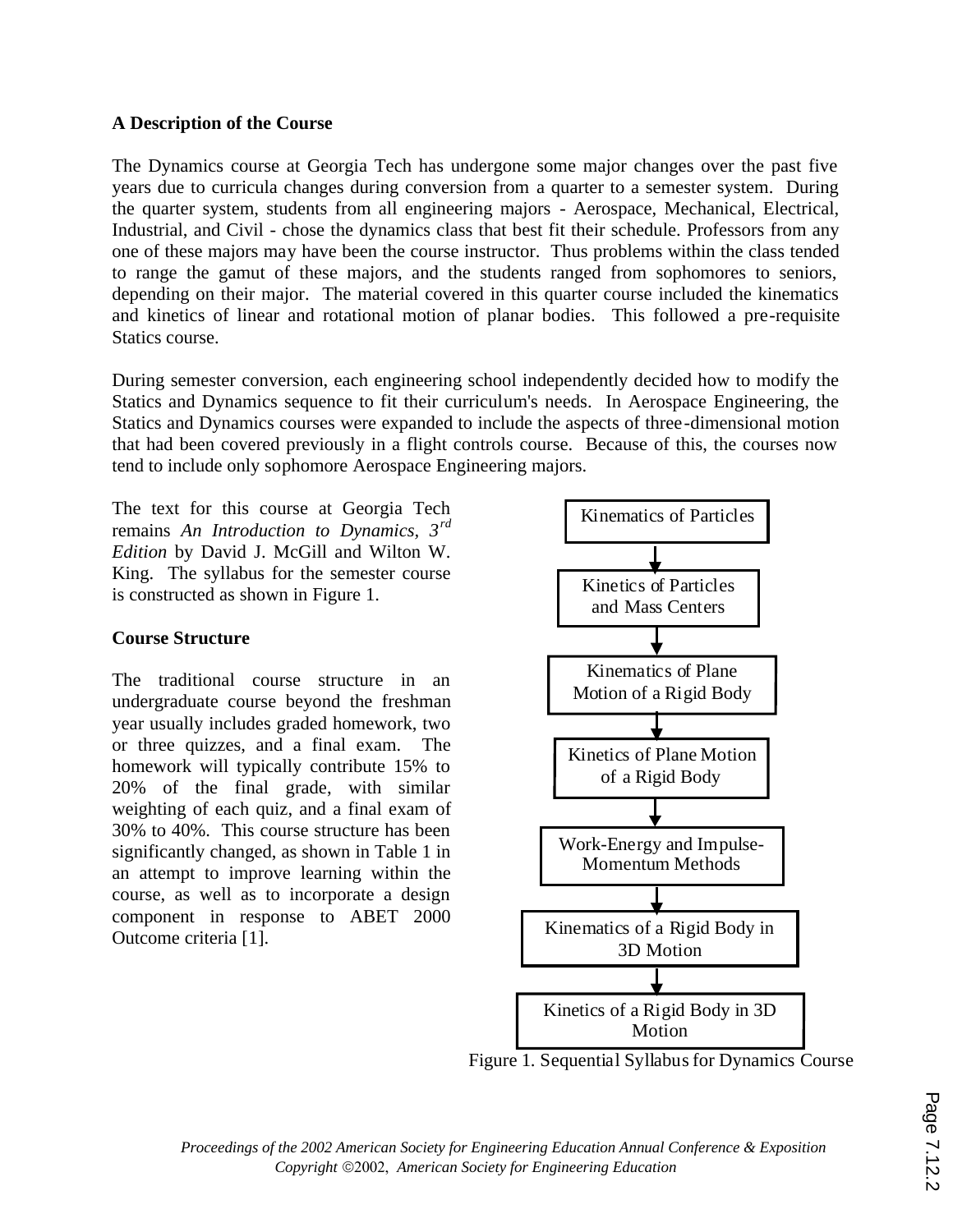| Tuble 1. D finalities could components and crading but acture |                      |                                |  |  |  |  |  |  |
|---------------------------------------------------------------|----------------------|--------------------------------|--|--|--|--|--|--|
| <b>Course Component</b>                                       | Original             | Modified                       |  |  |  |  |  |  |
| <b>Graded Homework</b>                                        | 15%                  | 0%                             |  |  |  |  |  |  |
| Quizzes                                                       | 60%                  | 50%                            |  |  |  |  |  |  |
|                                                               | $(3 \text{ quizes})$ | (7 quizzes, drop lowest grade) |  |  |  |  |  |  |
| Final                                                         | 25%                  | 25%                            |  |  |  |  |  |  |
| Design Project                                                | none                 | 25%                            |  |  |  |  |  |  |

Table 1. Dynamics Course Components and Grading Structure

Grades constitute the classic measure of learning. As these grades remain on a student's permanent record, they become a source of stress within a course. The primary contributions of stress within the traditional course structure are thus the quizzes and final. One of the most stressful portions of the course, as identified by students, is the fact that if a student does poorly on one exam, it will usually cost them a letter grade or more in the course. In addition, these quizzes must cover a fairly substantial portion of the course material. If a student does not understand a portion of the material, or if a large portion of the class is having trouble understanding a concept, then it is usually not until the quiz that the professor is aware of the extent of the deficiency. At that time both the professor and students become frustrated, albeit usually for different reasons.

Each topic within the new Dynamics course is presented in a definite style: a) basic theory or introduction of the equations, b) initial observation of the material via lecturer-worked problems, c) initial learning via a class problem worked in groups during class time, and d) assigned homework. This provides immediate feedback to the professor and alerts the students to nuances in the problems not seen during the theoretical presentation or the lecturer-worked problems.

Graded homework is usually utilized as an intermediate indicator of student progress within a course between quizzes and/or to permit students to perform problems that cannot be examined on a quiz due to time or computer restraints. However, for a course such as Dynamics, there are more negatives than positives associated with graded homework. On the negative perspective, it must be recognized that graded homework can become a time burden for a professor with a large number of students in the class, which tends to be the case for sophomore-level courses. grader can alleviate this problem, but then the professor does not have the opportunity to determine if students are missing simply a small concept within a problem or the entire problem. From the students' perspective, partial credit on a problem is a plus, but usually requires the professor's intervention, rather than a grader's. Graded homework is also supposed to be the work of the individual receiving the grade. Unfortunately, some students will collaborate on homework to an unacceptable degree, giving rise to false levels of the class' perception to both the professor and the students themselves. Other students who do not collaborate will not obtain any help from their peers, leading to both grade and learning frustration, or they will seek help from the professor, which tends to lead to long office hours, a frustration to the professor.

An alternative to this dilemma is to modify the structure of the course, as seen in Table 1. In the modified course, there are now 7 quizzes rather than 3. This first appears to be much more additional work for the professor and to diminish the lecture time. However, in addition to doubling the effective frequency of the exams, the length of the exam is halved. Thus, instead of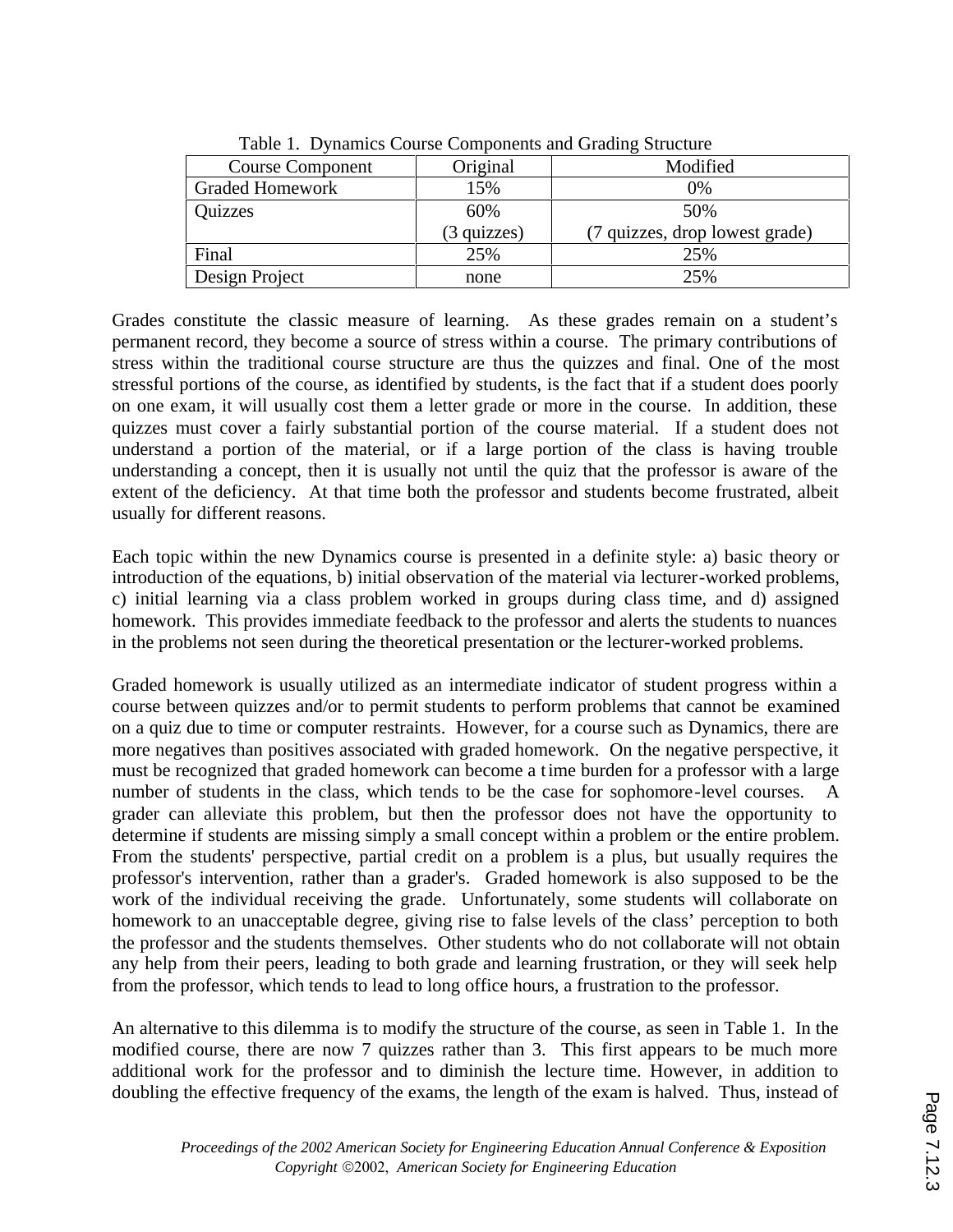a one-hour exam given three times a semester, requiring 3 hours of class time, 7 one-half hour exams are given, requiring 3.5 hours of class time. The effective grading time of the professor is approximately the same and the cost to lecture time is 1/2 of a class period. Now, a quiz will only count roughly 8.3% of their grade if a drop quiz is added. This tremendously alleviates the students' stress levels, as stated per the end of semester evaluations filled out by the students. A bonus to this higher quiz frequency is the direct feedback to the professor on the true comprehension level of each individual student, so that the appropriate corrective action can be taken before a heavy toll on grades and self-confidence occurs.

With the halving of the quiz time, leaving either only 30 or 45 minutes to complete the exam, fewer problems can be asked. This may appear to punish a student if he or she can't work the problem. However, the amount of new material covered on the quiz will be less, and multiple part problems can easily be contrived to provide effective grading feedback.

A bonus to the higher quiz frequency is that it forces procrastinating students to keep up with the material and work homework problems within a few days (or hours) of the lecture. Again, problems the students have in understanding the lecture material is quickly brought to the professor's attention. As part of the curriculum change, the homework is now not graded. This is partly because of the logistics of the frequency of the examinations, but it also requires the students to become more responsible.

Since the homework is not graded, the students can now be formed into study groups. This helps students to learn working as both tutors and learners within the same group, as well as to learn to work in teams, as required by ABET 2000 [1]. To help the students keep on track with the homework, a weekly recitation time of one hour was set up. This time was coordinated to ensure that no students had other class or work commitments that conflicted. During this time, students could ask questions on the assigned homework problems or as a study hall to work on the problems. When a large majority of the students have problems with a particular problem or concept, explanations can be proved to the group as a whole.

Since homework was no longer graded, an additional element to the course was needed to ensure that the final exam grade was not overwhelming. A design project was thus added to the course. A design project is an enhancement to any course since it enables students to translate classroom time into an engineering experience. Georgia Tech is world-famous for its fight song, the first line of which is "I'm a Ramblin' Wreck from Georgia Tech….". There has developed a tradition during Homecoming of an annual contest and parade where organizations build "Ramblin' Wrecks" from scrap components. These wrecks must travel a set course on their own power, and the successful vehicles are then judged for ingenuity of design. To parallel this concept, the design project in this course was to build a miniature Ramblin' Wreck. The scope of the design project is such that it can be assigned to each class without loosing its freshness or its appeal, and it fosters school spirit. Students were told to build a miniature wreck to the specifications in Table 2. The projects were graded per the guidelines in Table 3.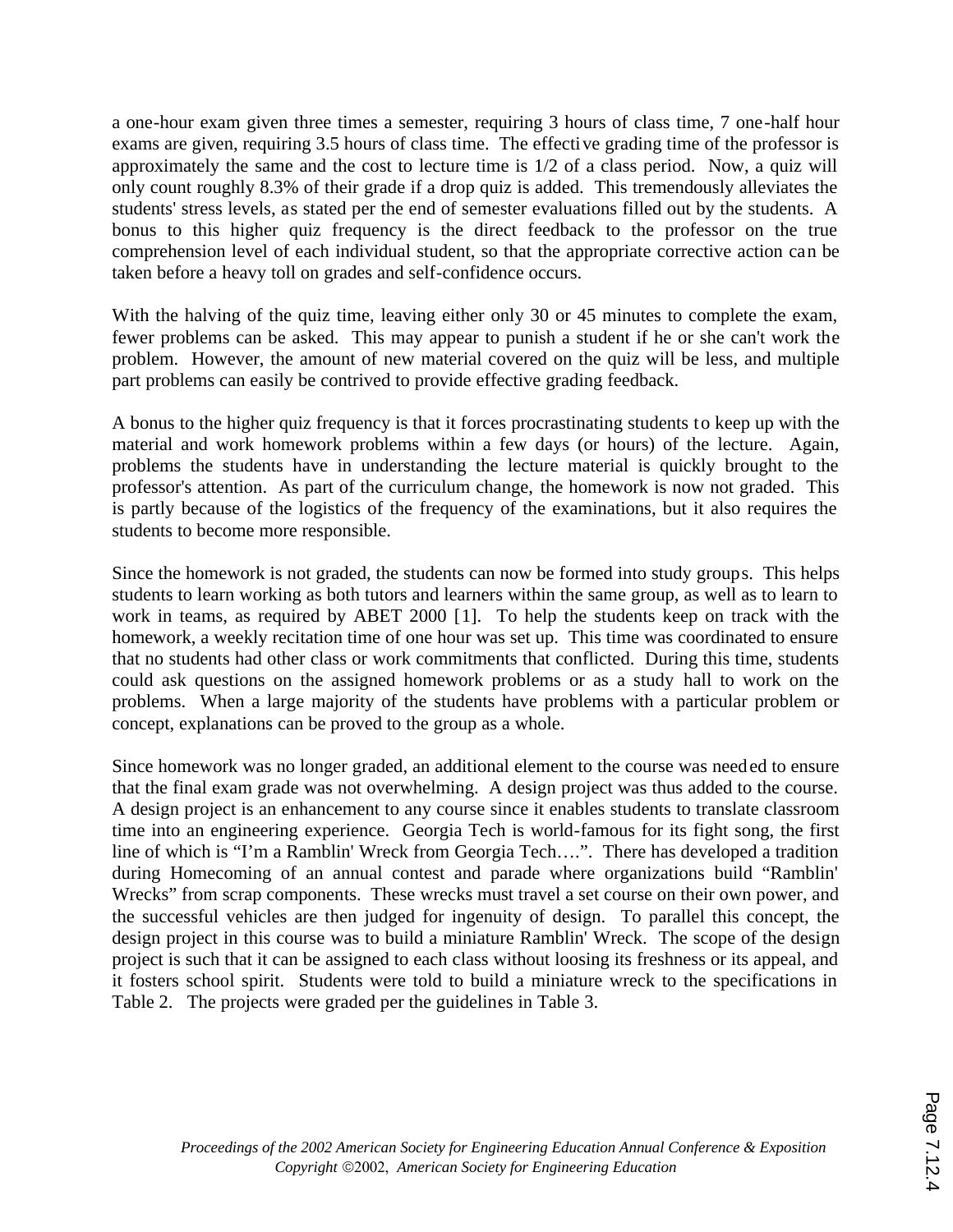| raone 2. Design Froject opeen canons                                                                      |  |  |  |  |  |
|-----------------------------------------------------------------------------------------------------------|--|--|--|--|--|
| - Constructed of "household" material; no construction kits or toys can be utilized                       |  |  |  |  |  |
| - Size: Width and depth must be less than 10 inches. Height must be less than 24 inches.                  |  |  |  |  |  |
| - Must roll down a 60-inch length, 14-inch width board at either 40 $\degree$ or 15 $\degree$ inclination |  |  |  |  |  |
| - Provide a 3-View Drawing and Written Description of the Model                                           |  |  |  |  |  |
| - Compute the moments and products of inertia of the model                                                |  |  |  |  |  |

| Table 3. Design Project Grading Criteria |           |
|------------------------------------------|-----------|
| <b>Working Model</b>                     | $25$ pts. |

Table 2. Design Project Specifications

| Working Model | 25 pts.    |
|---------------|------------|
| Originality   | $25$ pts.  |
| Calculations  | 35 pts.    |
| Drawing       | $15$ pts.  |
| Total         | $100$ pts. |

As seen in Table 2, the imagination of the student is somewhat tempered by the fact that he or she must create a three-view drawing of the wreck and perform the calculations for the moments and products of inertia of the vehicle. To illustrate a potential design, a two-wheeled axis vehicle is described and demonstrated to the students. In Table 3, it is noted that originality counts for 25% of the grade. It is explained to the student that the farther the design looks from the original demonstrator model, the higher the grade will be. Originality in material or component utilization is also awarded.

In addition to the grade, on the day that the projects are due, a contest with small token prizes is held. In this contest, different criteria (announced at the project assignment) are used. For example, awards have been given for the most original design; the best utilization of materials related to the student's major, fastest down an incline, slowest down the incline, etc. Instead of giving grades or bonus points, the token prizes such as school mugs or stickers are given. This makes the actual contest an enjoyable part of the class and does not add stress to the students i n worrying about grades.

The one constant item in the course is the final exam. The final exam is of course the evaluation of the students' assimilation of all the material in the course.

## **Discussion**

Students reported anecdotally via the course evaluations that the fact that the homework was not graded made the class much more enjoyable. Also receiving positive reports was the fact that each exam was weighted less than 10% of the course final grade so that a poor exam grade did not "ruin" their grades.

Quantitatively, the quiz scores from the classes have been averaged, and a composite is provided in Table 4. A letter grade is provided for the class average on each quiz. In addition, the relative difference between the average and the median for each quiz is given. A negative number indicates that the average was lower than the median, indicating that there were a few students who performed much poorer on the exam than the majority of the class. It was especially evident for the last portion of the course when the students have many items due and feel the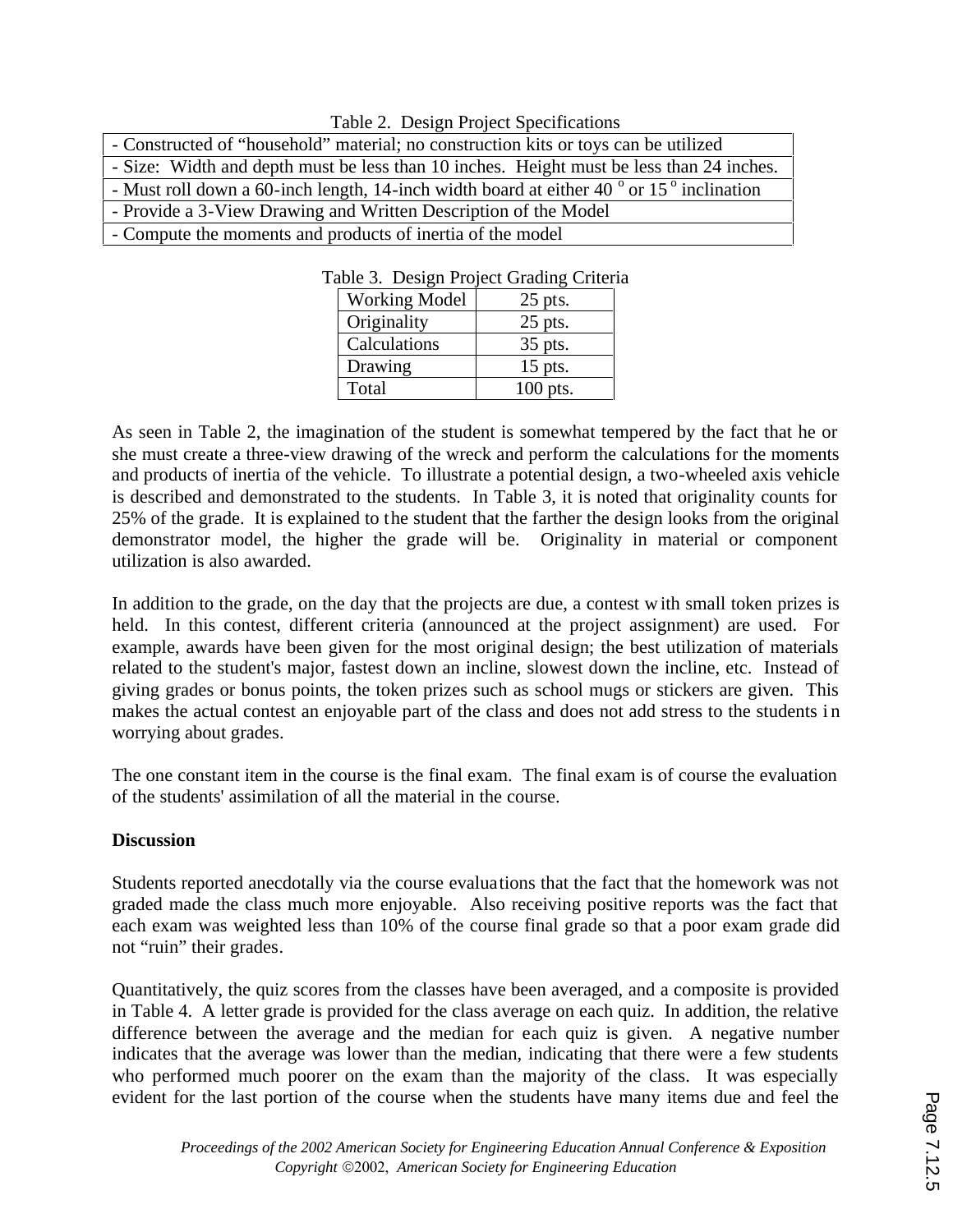pressure of all of the classes in which they are enrolled. What is interesting is that the first quiz, which encompasses material that is essentially review material from physics and mathematics, is one of the poorest grades. This appears to be due to the fact that many students - in particular the sophomores - believe that the course is a repeat of their physics classes where they can memorize the material. This is quickly dispelled at a lower grade cost to the student, as well as earlier in the course so that more attention is paid to the lectures.

| Juiz                               |  |  |  |        |              |     |
|------------------------------------|--|--|--|--------|--------------|-----|
| Average                            |  |  |  |        |              |     |
| <b>Relative Difference Between</b> |  |  |  | $-3.4$ | $\mathbf{r}$ | 4.4 |
| Average and Median                 |  |  |  |        |              |     |

Table 4. Composite Performance of Classes with Modified Course Syllabus

The design portion of the class proved to be the most popular feature of the class. Students with lower grades felt that it helped their grades, while all students reported that they wished all classes had a contest similar to this. The connection to the larger scale Ramblin' Wreck parade was noted, and many students displayed their projects with pride. On an interesting note, the most original and well-thought-out designs were those of the highest and lowest performing students in the class. Students who typically received a "C" in the final grade tended to spend less time on the project and their designs were closest to the two -wheeled demonstrator. Materials for the projects have varied from an all-recyclable vehicle made of food, a streetcleaner made of items found from a trash can selected at random on campus, an "ice" machine made of ice, and an electrical and computer engineering student's computer component vehicle. A sample of the efforts of one class is shown in Figure 2. Various shots of the contest are shown in Figures 3 and 4.



Figure 2. Sample of Design Projects Figures 3 & 4. Examples of Design Contest

Overall, little difference in the final exam or final grades was observed in this course, as compared with other Dynamics courses taught using the traditional syllabus. A very small